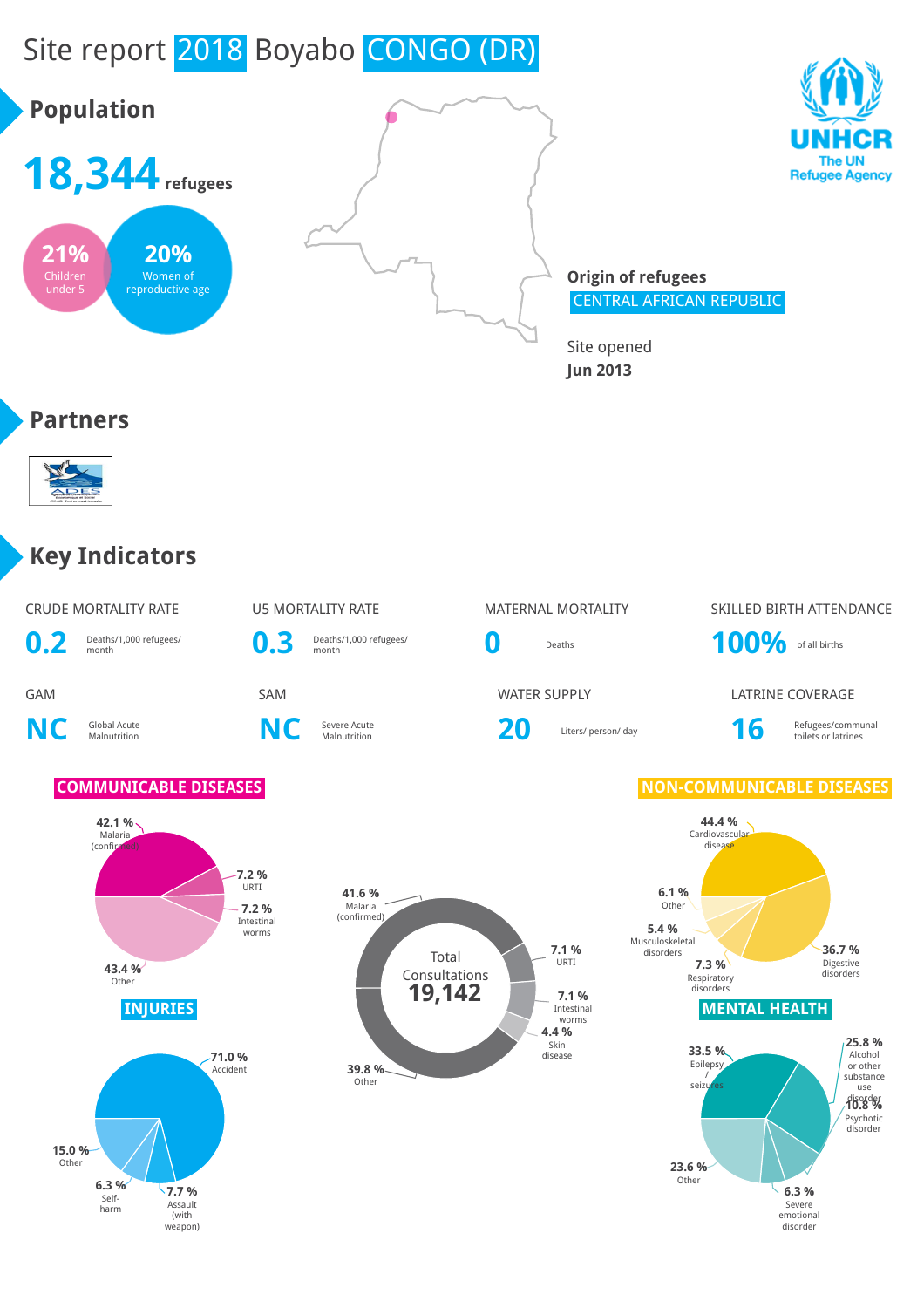## **Public Health**

| <b>HEALTH STAFFING</b>                                      | <b>INDICATOR</b> | <b>STANDARD</b> |                       | <b>MORBIDITY</b>                                 | <b>INDICATOR</b> | <b>STANDARD</b> |   |                       |
|-------------------------------------------------------------|------------------|-----------------|-----------------------|--------------------------------------------------|------------------|-----------------|---|-----------------------|
| Number of medical doctors                                   | 1                | 1: 50,000       | ◎                     | Incidence of malaria among children under        | 92               |                 |   |                       |
| Number of qualified nurses                                  | 12               | 1:10,000        | ◙                     | Incidence of watery diarrhoea among              | 4                |                 |   |                       |
| Number of community health workers                          | 15               | 1: 1,000        | ೞ                     | children under 5                                 |                  |                 |   |                       |
| <b>ACCESS AND UTILIZATION</b>                               | <b>INDICATOR</b> | <b>STANDARD</b> |                       | Incidence of pneumonia among children<br>under 5 | 9                |                 |   |                       |
| Consultations per trained clinician per day                 | 18               | < 50            | ◙                     | Incidence of pneumonia among over 5              | 3                |                 |   |                       |
| Health utilisation rate (new visits / refugee /<br>year)    | 0.9              | $1 - 4$         |                       | Tuberculosis success rate                        | 63%              | < 90%           | ఴ |                       |
| Proportion of host population consultations                 | 7%               |                 |                       | Were any MDR/X-TB cases diagnosed among<br>PoCs? | <b>No</b>        | <b>No</b>       | ☺ |                       |
| <b>MORTALITY</b>                                            | <b>INDICATOR</b> | <b>STANDARD</b> |                       | VACCINATION                                      | <b>INDICATOR</b> | <b>STANDARD</b> |   |                       |
| <b>Crude Mortality Rate</b><br>(CMR) (/1000/month)          | 0.2              | < 0.75          | $\bullet$             | Full vaccination coverage                        | 73%              | $< 95\%$        |   | ☺                     |
| <b>Under-five Mortality Rate</b><br>(U5MR) (/1000/month)    | 0.3              | < 1.5           | $\bullet$             | Measles vaccination coverage                     | 73%              | $< 95\%$        |   | $\boldsymbol{\Omega}$ |
| <b>Infant Mortality Rate</b><br>(IMR) (/1000 livebirths)    | 7.4              | < 30            | $\bullet$             | Source of vaccination data                       | <b>HIS</b>       |                 |   |                       |
| <b>Neonatal Mortality Rate</b><br>(NNMR) (/1000 livebirths) | $\bf{0}$         | < 20            | $\bullet$             | <b>IN-PATIENT DEPARTMENT (IPD)</b>               | <b>INDICATOR</b> | <b>STANDARD</b> |   |                       |
| <b>OUTBREAK ALERT AND RESPONSE</b>                          | <b>INDICATOR</b> | <b>STANDARD</b> |                       | Average length of stay (days)                    | 1.8              |                 |   |                       |
| Proportion of outbreaks investigated within 48<br>hours     | 0%               | 100%            | $\boldsymbol{\Omega}$ | Case fatality rate                               | 0.0              |                 |   |                       |
| Number of outbreaks reported                                |                  |                 |                       | Hospitalisation rate                             | 24.6             | $50 - 150$      |   | ೞ                     |

# **Reproductive Health**

| <b>ANTENATAL CARE</b>                                                                     | <b>INDICATOR</b> | <b>STANDARD</b> |                       | <b>FAMILY PLANNING</b>                                                      | <b>INDICATOR</b> | <b>STANDARD</b> |                       |
|-------------------------------------------------------------------------------------------|------------------|-----------------|-----------------------|-----------------------------------------------------------------------------|------------------|-----------------|-----------------------|
| Antenatal care coverage                                                                   | 75%              | > 90%           | Ω                     | Contraceptive prevalence rate                                               | 5%               | $\geq 30\%$     | $\boldsymbol{\omega}$ |
| Coverage of antenatal tetanus vaccination                                                 | 89%              | >95%            | А                     | Source of contraceptive prevalence data                                     | <b>HIS</b>       |                 |                       |
| <b>DELIVERY CARE</b>                                                                      | <b>INDICATOR</b> | <b>STANDARD</b> |                       | SEXUAL AND GENDER-BASED VIOLENCE (SGBV)                                     | <b>INDICATOR</b> | <b>STANDARD</b> |                       |
| Proportion of births attended by skilled<br>personnel                                     | 100%             | $\geq 90\%$     | $\checkmark$          | Total number of reported rapes                                              | 17               |                 |                       |
| Proportion of births conducted by caesarean<br>section                                    | 2%               | $5 - 15%$       | $\boldsymbol{\Omega}$ | Proportion of eligible rape survivors provided<br>with PEP within 72 hours  | 100%             | 100%            |                       |
| Proportion of newborn infants with low birth<br>weight (<2500 gs) (weighed within 72 hrs) | 5%               | < 15%           |                       | Proportion of eligible rape survivors provided<br>with ECP within 120 hours | 100%             | 100%            |                       |
| Proportion of teenage pregnancies                                                         | 3%               |                 |                       | SEXUALLY TRANSMITTED INFECTIONS (STIS)                                      | <b>INDICATOR</b> | <b>STANDARD</b> |                       |
| Still birth rate (/ 1000 total births / month)                                            | 3                |                 |                       | Number of genital ulcer diseases                                            | 36               |                 |                       |
| Number of maternal deaths                                                                 | $\mathbf{0}$     |                 |                       | Number of Pelvic Inflammatory diseases                                      | 40               |                 |                       |
| Proportion of maternal deaths investigated<br>within 48 hours                             |                  | 100%            |                       |                                                                             |                  |                 |                       |